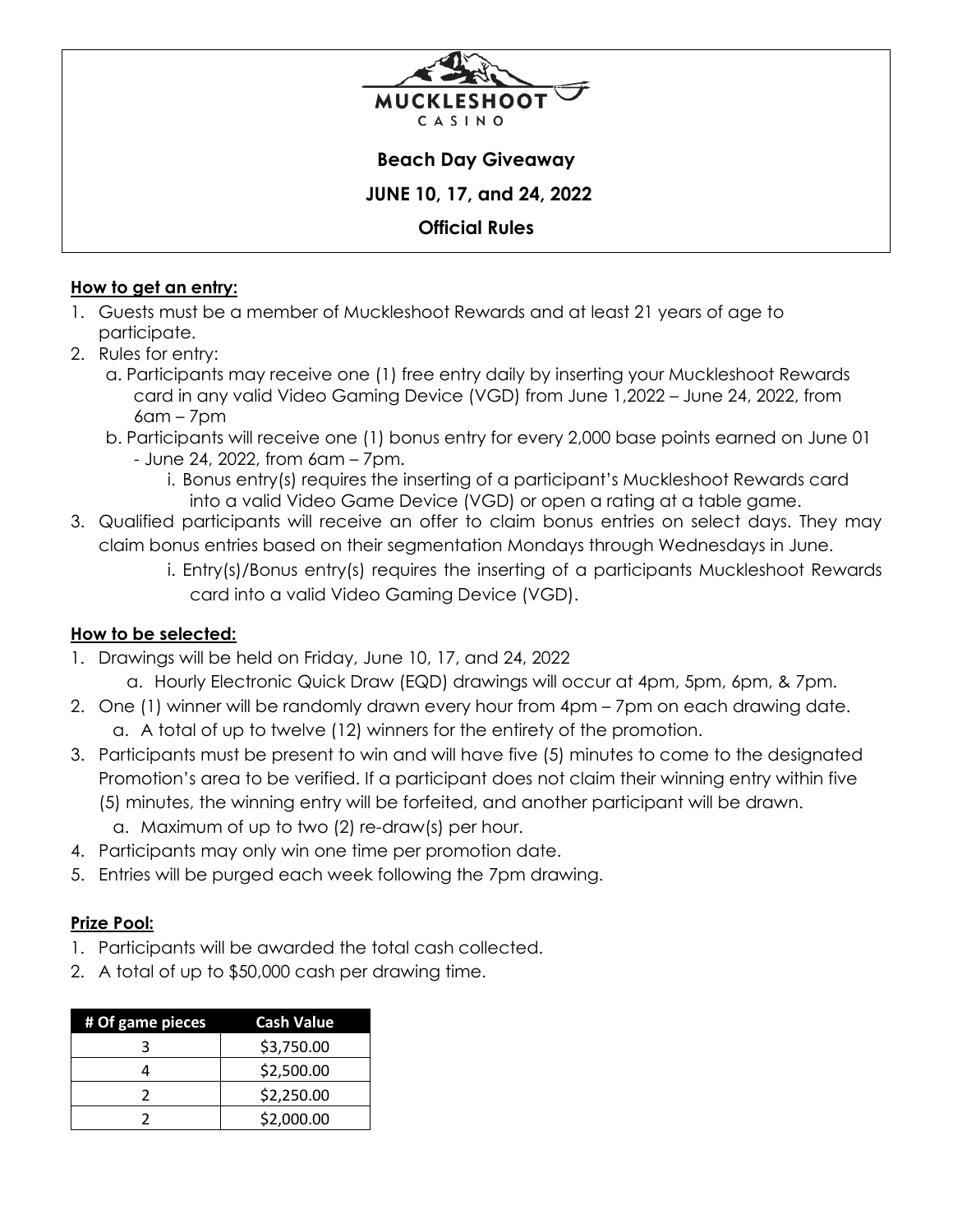# **General Rules:**

- 1. All Participants must show their Muckleshoot Rewards card and valid photo identification to be verified.
- 2. All games/rule inquiries will be handled by the Marketing Department. Their decision/ruling on any matters within the promotion will be deemed final.
- 3. The Muckleshoot Indian Tribe (Tribe), any other sponsor and their affiliated entities and their respective officers and employees shall be released and discharged from any and all claims, losses, injuries, demands, or actions which arise out of or are in any way related to the prize(s), the receipt, use, or enjoyment of the prize(s), or damages or losses related to the tournament.
- 4. The Tribe reserves the right to postpone, suspend or terminate the tournament or amend the rules at any time without notice to participants.
- 5. By entering or participating in the tournament, participants grant the Muckleshoot Indian Tribe and its affiliated entities the right to use their names, likeness or voice in for promotional purposes without further compensation or permission.
- 6. Prizes may not be traded or transferred. Substitution of cash, or equivalent for noncash prizes unless expressly stated in the contest rules - are not permitted, provided that, in the event the Tribe at its sole discretion reserves the right to substitute cash in the event a noncash prize becomes unavailable. In accepting a prize, the winner accepts the prize "as is" with no warranties.
- 7. Winners will be required to present valid photo identification acceptable to the Tribe, social security number, and complete an IRS Form W-9 and a winner release form before a prize will be awarded. Failure to provide required identification and complete required IRS Form W-9 and a winner release may result in forfeiture of prizes.
- 8. Participants acknowledge that prizes may be subject to tax withholding requirements under applicable federal regulations and that payouts may be reduced due to withholding requirements. Winners agree to pay all expenses, taxes and fees not included in the prize. The Tribe will report winnings in excess of \$600 in cash or fair market value during a calendar year to the IRS and such winners will receive an IRS Form 1099.
- 9. For tournaments that require physical participation, selected participants who are physically unable to participate may designate a person other than an employee of Muckleshoot Casino or Bingo to participate on their behalf.
- 10. For promotions that require physical participation: All game pieces will be thoroughly and randomly shuffled by one promotions team member. Then a different promotions team member will place the pieces on the game board, ensuring that no piece's content is visible to anyone from any angle.
- 11. Participants are responsible for hearing tournament announcements and the Tribe shall not be responsible in any manner for the failure of a participant to hear or respond to tournament announcements. If the tournament involves a drawing, in case of public address system failure the drawing may continue and, in such event, the selected participant's name will be announced without amplification at the drawing location.
- 12. The Tribe is not responsible for lost or stolen entries, or coupons, computer malfunctions or other incidents resulting in loss of entries.
- 13. The Tribe is not responsible for inability to enter a tournament or a drawing due to long lines or other causes.
- 14. Employees of Muckleshoot Casino and Bingo are not eligible to participate in tournaments or drawings.